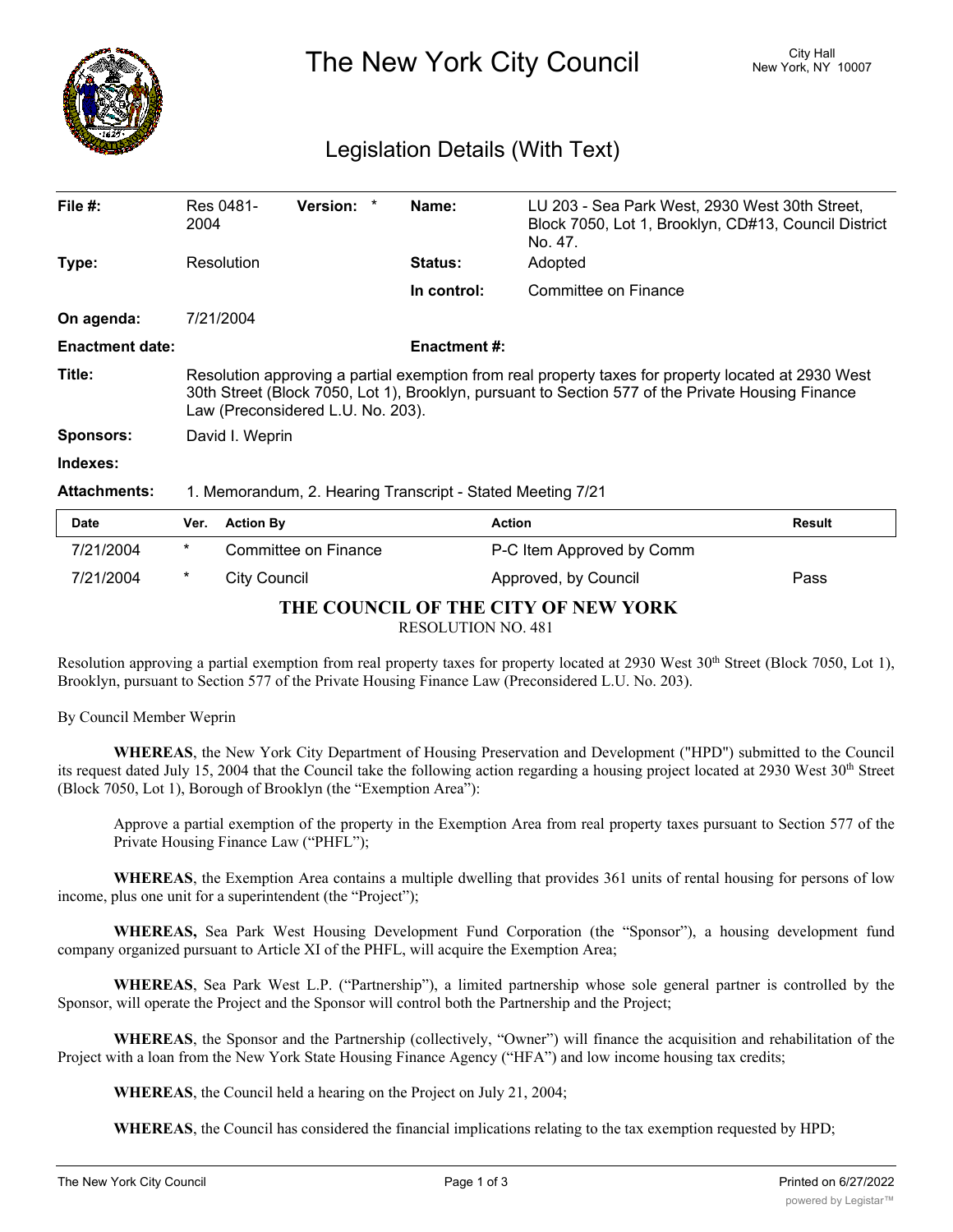## **RESOLVED:**

The Council hereby grants an exemption from real property taxes pursuant to Section 577 of the Private Housing Finance Law as follows:

- 1. For the purposes hereof, the following terms shall have the following meanings:
	- a. "Commencement Date" shall mean the date of acquisition of the Project by the Sponsor.
	- b. "Shelter Rent" shall mean the total rents and other income received from the commercial and residential occupants of the Exemption Area, including any

federal rent subsidy (including, but not limited to, Section 8, rent supplements, and rental assistance), less the cost of providing to such occupants electricity, gas, heat and other utilities.

- c. "Maximum Shelter Rent Tax" shall mean ten percent of the annual Shelter Rent.
- d. "Exemption Area" shall mean the real property located in the Borough of Brooklyn, City and State of New York, and identified as Block 7050, Lot 1, on the Tax Map of the City of New York.
- e. "Expiration Date" shall mean the earlier to occur of  $(i)$  a date which is forty (40) years from the Commencement Date, (ii) the date upon which the Exemption Area ceases to be owned by the Sponsor or, subject to HPD approval, another housing development fund company, (iii) the date upon which the Partnership or any successor of the Partnership ceases to be controlled by a housing development fund company, (iv) the expiration or termination of the Bond Regulatory Agreement, (v) the expiration or termination of the HDFC Regulatory Agreement, or (vi) the date upon which the Owner fails to comply with the annual reporting requirements specified in Paragraph 4 hereof.
- f. "Actual Rent Roll" shall mean the maximum total income based on the actual rents charged to the occupants of the Exemption Area, and including residential and commercial rents, parking and other income, and any federal rent subsidy (including, but not limited to, Section 8, rent supplements, and rental assistance), that would be received from the Exemption Area if there were no vacancies or collection losses.
- g. "HFA" shall mean the New York State Housing Finance Agency.
- h. "HPD" shall mean the Department of Housing Preservation and Development of the City of New York.
- i. "HUD" shall mean the Department of Housing and Urban Development of the United States of America.
- j. "Partial Tax Payment Commencement Date" shall mean the earlier of (i) the date of the conversion of the HFA mortgage loan from construction to permanent status or (ii) a date which is twenty-four (24) months from the Commencement Date.
- k. "Partnership" shall mean Sea Park West, L.P.
- l. "Bond Regulatory Agreement" shall mean the regulatory agreement for this Project entered into between HFA and the Partnership.
- m. "HDFC Regulatory Agreement" shall mean the regulatory agreement for this Project entered into between HFA and the Sponsor.
- n. "Sponsor" shall mean Sea Park West Housing Development Fund Corporation.
- o. "Tax Credit Rent Roll" shall mean \$91,461, plus the maximum income that would be generated by the Exemption Area if there were no vacancies or collection losses in the residential rental units in the Exemption Area and the rent for each residential rental unit were set at the maximum level permissible for respective unit and family sizes under the federal low income housing tax credit program established pursuant to Section 42 of the Internal Revenue Code of 1986, as amended, or any successor statute. The Tax Credit Rent Roll shall be calculated annually by HPD, based on the New York primary metropolitan statistical area median income published by HUD, as the same may be adjusted from time to time, less the applicable Utility Allowance.